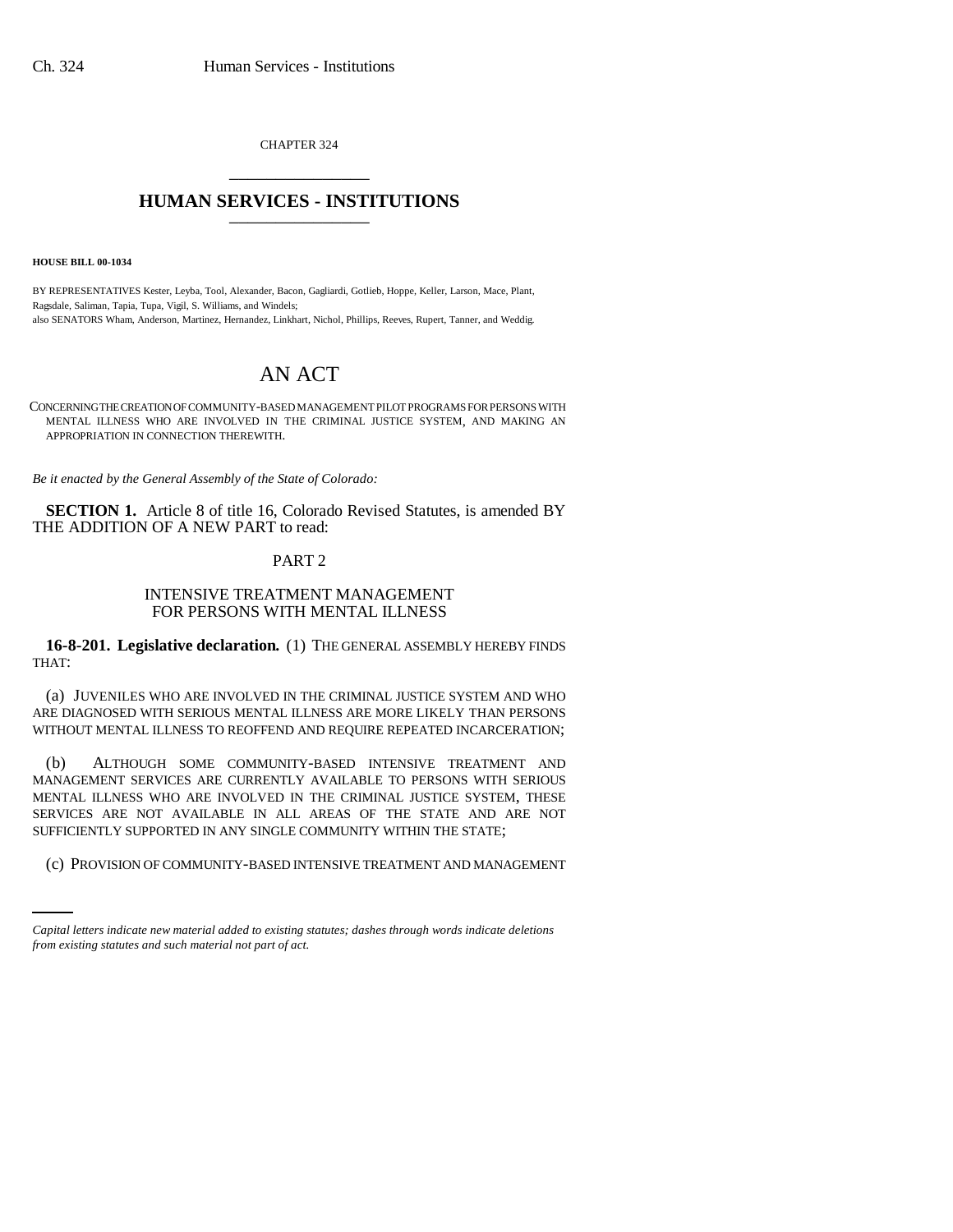SERVICES FOR PERSONS WITH SERIOUS MENTAL ILLNESS HAS BEEN SHOWN TO DECREASE THE RATE OF RECIDIVISM AND THE NEED FOR MULTIPLE PERIODS OF INCARCERATION AND HOSPITALIZATION AND TO ENHANCE SIGNIFICANTLY THE ABILITY OF THESE PERSONS TO FUNCTION IN THE COMMUNITY;

(d) OVER THE LONG TERM, THE COST OF PROVIDING COMMUNITY-BASED INTENSIVE TREATMENT AND MANAGEMENT SERVICES IS MORE THAN OFFSET BY THE DECREASE IN INCARCERATION AND HOSPITALIZATION COSTS AND BY THE SOCIETAL BENEFITS REALIZED BY ENABLING THESE PERSONS TO FUNCTION SAFELY AND PRODUCTIVELY IN THE COMMUNITY.

(2) THE GENERAL ASSEMBLY THEREFORE FINDS THAT CREATION OF PILOT PROGRAMS TO PROVIDE COMMUNITY-BASED INTENSIVE TREATMENT AND MANAGEMENT SERVICES TO JUVENILES WHO ARE DIAGNOSED WITH SERIOUS MENTAL ILLNESS AND WHO ARE INVOLVED IN THE CRIMINAL JUSTICE SYSTEM IS NECESSARY FOR THE PUBLIC WELFARE AND SAFETY.

**16-8-202. Definitions.** AS USED IN THIS PART 2, UNLESS THE CONTEXT OTHERWISE REQUIRES:

(1) "CRIMINAL JUSTICE SYSTEM" MEANS BOTH THE ADULT CRIMINAL JUSTICE SYSTEM AND THE JUVENILE JUSTICE SYSTEM.

(2) "DEPARTMENT" MEANS THE DEPARTMENT OF HUMAN SERVICES.

(3) "ELIGIBLE JUVENILE OFFENDER" MEANS A PERSON WHO HAS BEEN DIAGNOSED BY A MENTAL HEALTH PROFESSIONAL AS HAVING SERIOUS MENTAL ILLNESS AND WHO EITHER IS LESS THAN EIGHTEEN YEARS OF AGE AND INVOLVED WITH THE CRIMINAL JUSTICE SYSTEM OR HAS BEEN COMMITTED TO THE DEPARTMENT OF HUMAN SERVICES; EXCEPT THAT "ELIGIBLE JUVENILE OFFENDER" SHALL NOT INCLUDE ANY JUVENILE WHO IS ADJUDICATED FOR OR CONVICTED OF A CLASS 1 FELONY OR WHO IS ADJUDICATED FOR OR CONVICTED OF FIRST OR SECOND DEGREE SEXUAL ASSAULT, AS DESCRIBED IN SECTIONS 18-3-402 AND 18-3-403, C.R.S., RESPECTIVELY, AS THEY EXISTED PRIOR TO JULY 1, 2000, OR SEXUAL ASSAULT, AS DESCRIBED IN SECTION 18-3-402, C.R.S., AS IT EXISTS ON AND AFTER JULY 1, 2000.

(4) "ENTITY" MEANS ANY PUBLIC OR PRIVATE NONPROFIT, NOT-FOR-PROFIT, OR FOR-PROFIT ORGANIZATION, ASSOCIATION, OR CORPORATION OR ANY GOVERNMENTAL ENTITY.

(5) "JUVENILE OFFENDER PILOT PROGRAM" MEANS THE INTENSIVE TREATMENT MANAGEMENT PILOT PROGRAM FOR ELIGIBLE JUVENILE OFFENDERS CREATED PURSUANT TO SECTION 16-8-203.

(6) "MENTAL HEALTH PROFESSIONAL" MEANS A PERSON LICENSED TO PRACTICE MEDICINE PURSUANT TO PART 1 OF ARTICLE 36 OF TITLE 12, C.R.S., OR A PERSON LICENSED AS A MENTAL HEALTH PROFESSIONAL PURSUANT TO ARTICLE 43 OF TITLE 12, C.R.S.

**16-8-203. Intensive treatment management pilot program for juvenile offenders - creation - request for proposals - parameters.** (1) THERE IS HEREBY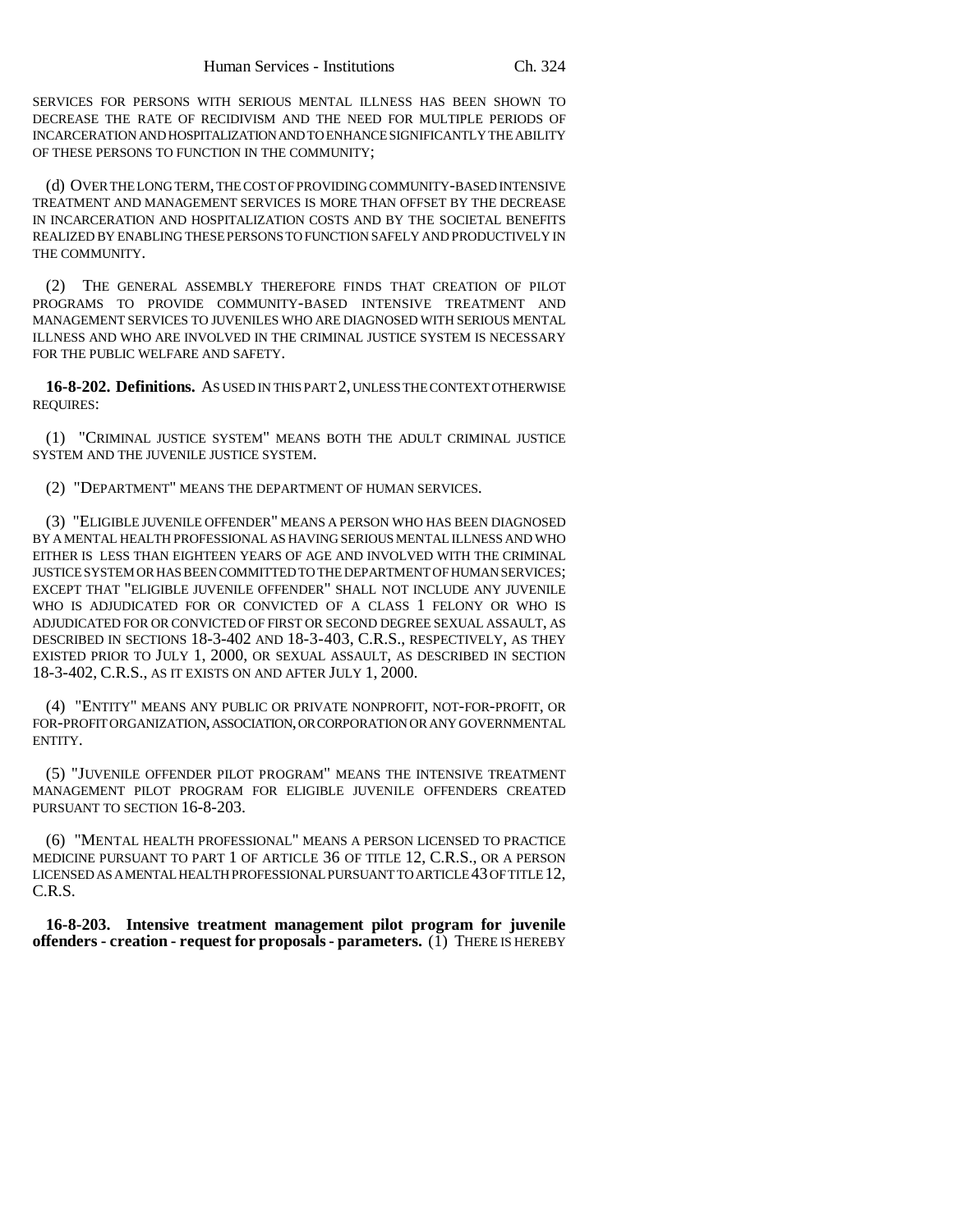#### Ch. 324 Human Services - Institutions

CREATED THE INTENSIVE TREATMENT MANAGEMENT PILOT PROGRAM FOR JUVENILE OFFENDERS TO PROVIDE SUPERVISION AND MANAGEMENT SERVICES TO ELIGIBLE JUVENILE OFFENDERS WHO ARE CHARGED WITH OR ADJUDICATED FOR AN OFFENSE OR WHO ARE FOUND NOT GUILTY BY REASON OF INSANITY. ON OR BEFORE OCTOBER 1, 2000, THE DEPARTMENT, IN CONSULTATION WITH THE DIVISION OF YOUTH CORRECTIONS AND THE JUDICIAL DEPARTMENT, SHALL ISSUE A REQUEST FOR PROPOSALS FROM ENTITIES THAT ARE INTERESTED IN PARTICIPATING IN THE JUVENILE OFFENDER PILOT PROGRAM. ON OR BEFORE JANUARY 1, 2001, THE DEPARTMENT, IN CONSULTATION WITH THE DIVISION OF YOUTH CORRECTIONS AND THE JUDICIAL DEPARTMENT, SHALL SELECT FROM AMONG THE RESPONDING ENTITIES ONE ENTITY IN A RURAL COMMUNITY AND ONE ENTITY IN AN URBAN COMMUNITY TO OPERATE THE JUVENILE OFFENDER PILOT PROGRAM. THE DEPARTMENT SHALL BASE ITS SELECTION ON THE PARAMETERS SPECIFIED IN SUBSECTION (2) OF THIS SECTION AND ANY ADDITIONAL CRITERIA ADOPTED BY THE DEPARTMENT.

(2) A JUVENILE OFFENDER PILOT PROGRAM OPERATING PURSUANT TO THIS SECTION SHALL PROVIDE HIGH-INTENSITY SUPERVISION AND TREATMENT SERVICES IN THE COMMUNITY TO ELIGIBLE JUVENILE OFFENDERS IN ORDER TO REDUCE RECIDIVISM AND THE NEED FOR OUT-OF-HOME PLACEMENT OR HOSPITALIZATION. AT A MINIMUM, A JUVENILE OFFENDER PILOT PROGRAM SHALL:

(a) PROVIDE INTEGRATIVE, COST-EFFECTIVE, FAMILY-BASED TREATMENT TO ELIGIBLE JUVENILE OFFENDERS WHO RESIDE IN THE COMMUNITY IN WHICH THE JUVENILE OFFENDER PILOT PROGRAM OPERATES AND WHO ARE IN THE TARGET POPULATION FOR THE JUVENILE OFFENDER PILOT PROGRAM, AS DEFINED BY RULE OF THE STATE BOARD OF HUMAN SERVICES;

(b) PROVIDE SERVICES DESIGNED TO REDUCE DELINQUENT ACTIVITY AND OTHER DESTRUCTIVE BEHAVIORS SUCH AS DRUG AND ALCOHOL ABUSE;

(c) PROVIDE PSYCHIATRIC SERVICES, MEDICATION SUPERVISION, AND CRISIS INTERVENTION, AS NECESSARY;

(d) MAINTAIN A LOW CLIENT-TO-STAFF RATIO;

(e) PROMOTE EDUCATION AND VOCATIONAL SKILLS FOR ELIGIBLE JUVENILE OFFENDERS AND DEVELOPMENT OF POSITIVE SOCIAL RELATIONSHIPS;

(f) PROVIDE INTEGRATED FAMILY-BASED TREATMENT FOCUSED ON THE ELIGIBLE JUVENILE OFFENDER, THE ELIGIBLE JUVENILE OFFENDER'S FAMILY AND PEERS, AND THE ELIGIBLE JUVENILE OFFENDER'S EDUCATIONAL AND VOCATIONAL PERFORMANCE;

(g) PROMOTE THE DEVELOPMENT OF NEIGHBORHOOD AND COMMUNITY SUPPORT SYSTEMS FOR THE ELIGIBLE JUVENILE OFFENDER AND HIS OR HER FAMILY.

(3) AN ENTITY OPERATING A JUVENILE OFFENDER PILOT PROGRAM PURSUANT TO THIS SECTION MAY PROVIDE TRAINING, CONSULTATIVE SERVICES, MONITORING, AND EVALUATION FOR PERSONS PROVIDING SERVICES THROUGH THE JUVENILE OFFENDER PILOT PROGRAM.

(4) (a) EACH ENTITY THAT RESPONDS TO THE REQUEST FOR PROPOSALS ISSUED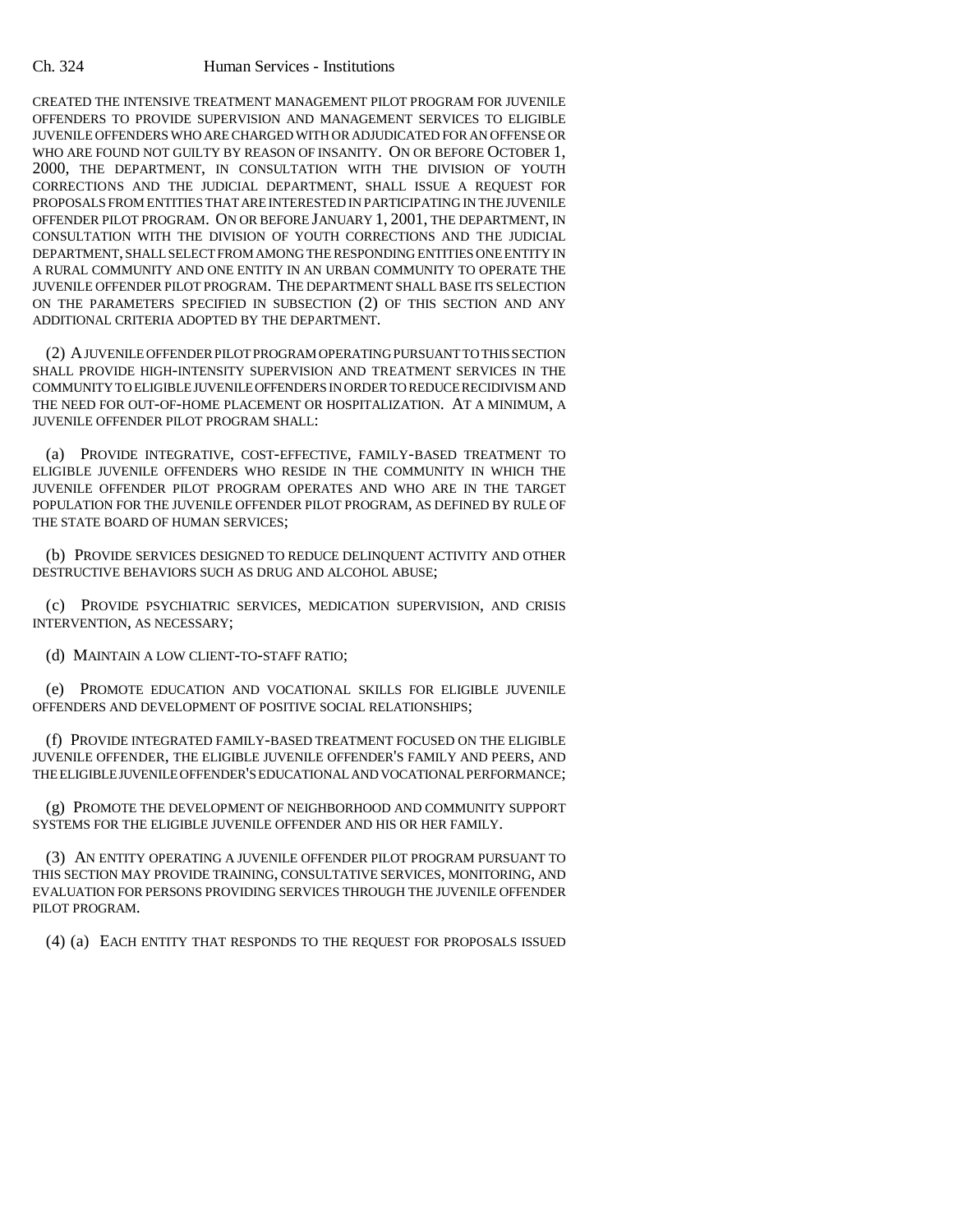PURSUANT TO SUBSECTION (1) OF THIS SECTION SHALL DEMONSTRATE IN THE RESPONSE THAT THE JUVENILE OFFENDER PILOT PROGRAM WOULD OPERATE AS A COLLABORATIVE EFFORT AMONG, AT A MINIMUM:

(I) THE DISTRICT ATTORNEY'S OFFICE;

(II) THE DIVISION OF YOUTH CORRECTIONS;

(III) THE UNIT WITHIN THE DEPARTMENT OF HUMAN SERVICES THAT IS RESPONSIBLE FOR CHILD WELFARE SERVICES;

(IV) THE JUDICIAL DEPARTMENT;

(V) COMMUNITY CORRECTIONS;

(VI) LOCAL LAW ENFORCEMENT AGENCIES;

(VII) SUBSTANCE ABUSE TREATMENT AGENCIES;

(VIII) THE COUNTY DEPARTMENTS OF SOCIAL SERVICES;

(IX) COMMUNITY MENTAL HEALTH CENTERS; AND

(X) ANY OTHER INTERESTED COMMUNITY MENTAL HEALTH ORGANIZATIONS.

THE RESPONSE SHALL ALSO DEMONSTRATE THAT SAID AGENCIES AND ORGANIZATIONS ARE IN AGREEMENT WITH THE PROPOSED STRUCTURE AND THE OPERATION OF THE JUVENILE OFFENDER PILOT PROGRAM, AS DESCRIBED IN THE RESPONSE.

(5) THE ENTITY AND COLLABORATIVE AGENCIES THAT OPERATE A JUVENILE OFFENDER PILOT PROGRAM SHALL PARTICIPATE TOGETHER IN THE COST OF THE PROGRAM BY ALLOCATING, AS A GROUP, ANY MONEYS AVAILABLE TO THE ENTITY AND THE AGENCIES OR BY PROVIDING SERVICES TO THE PROGRAM OR BY A COMBINATION OF MONEYS AND SERVICES IN AN AMOUNT EQUAL TO THE AMOUNT OF STATE GENERAL FUND MONEYS RECEIVED TO OPERATE THE PROGRAM.

**16-8-204. Department - guidelines.** THE DEPARTMENT SHALL ADOPT GUIDELINES, AS NECESSARY, FOR THE IMPLEMENTATION OF SECTION 16-8-203, INCLUDING, AT A MINIMUM, GUIDELINES SPECIFYING THE DEADLINES, PROCEDURES, AND FORMS FOR RESPONDING TO THE REQUEST FOR PROPOSALS ISSUED PURSUANT TO SAID SECTION AND THE EVALUATIVE INFORMATION TO BE REPORTED PURSUANT TO SECTION 16-8-205. IN ADDITION, THE DEPARTMENT MAY ADOPT ADDITIONAL CRITERIA THAT ARE IN ACCORDANCE WITH THE PARAMETERS SPECIFIED IN SECTION 16-8-203 (2) FOR SELECTING THE ENTITIES THAT WILL OPERATE THE JUVENILE OFFENDER PILOT PROGRAM.

**16-8-205. Intensive treatment management pilot programs - reporting requirements - evaluation.** (1) ON OR BEFORE OCTOBER 1, 2002, AND ON OR BEFORE EACH OCTOBER 1 THEREAFTER, EACH ENTITY THAT IS SELECTED TO OPERATE A JUVENILE OFFENDER PILOT PROGRAM CREATED PURSUANT TO SECTION 16-8-203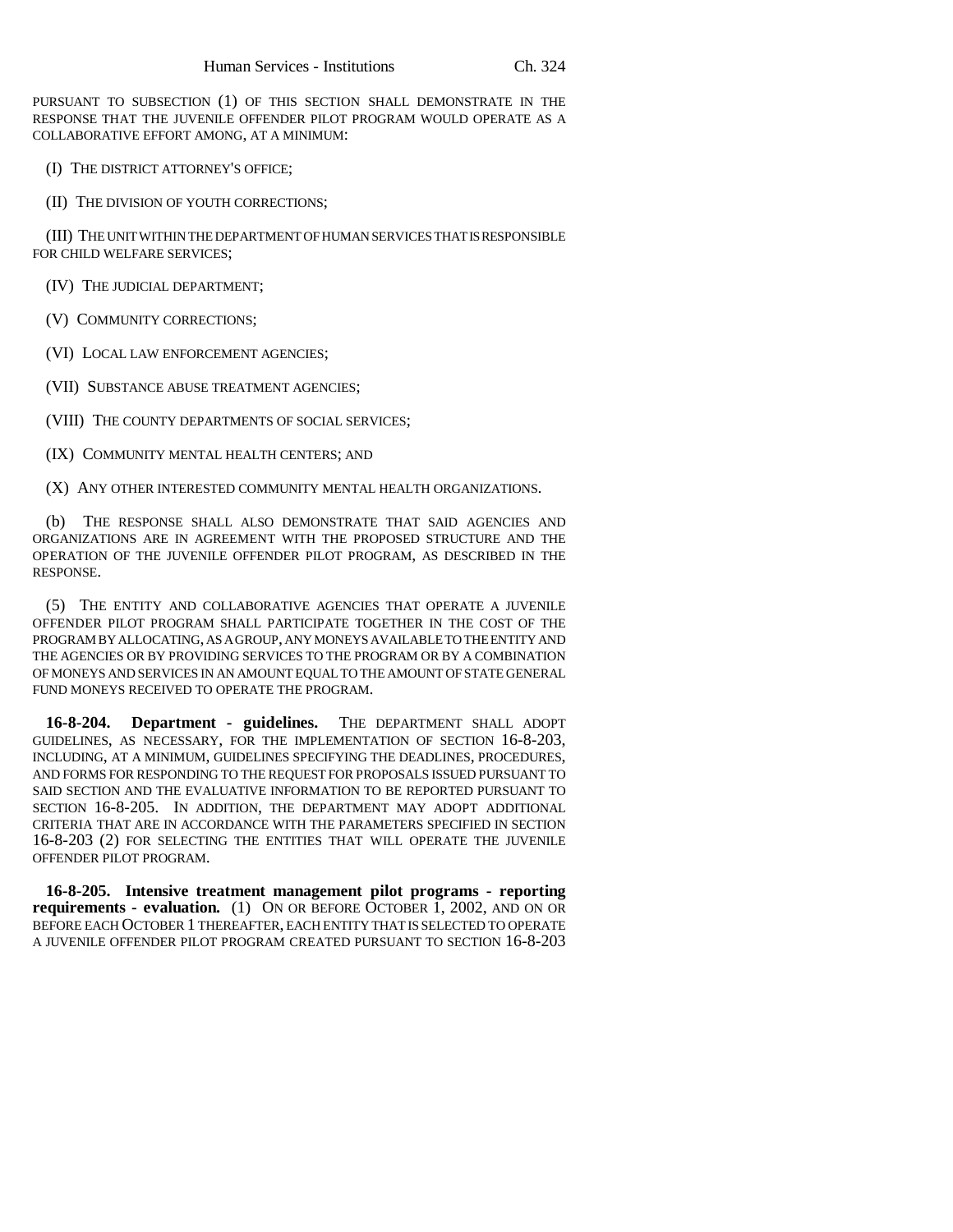#### Ch. 324 Human Services - Institutions

SHALL SUBMIT TO THE DEPARTMENT INFORMATION EVALUATING THE PROGRAM. THE DEPARTMENT SHALL SPECIFY THE INFORMATION TO BE SUBMITTED, WHICH INFORMATION AT A MINIMUM SHALL INCLUDE:

(a) THE NUMBER OF PERSONS PARTICIPATING IN THE PROGRAM AND AN OVERVIEW OF THE SERVICES PROVIDED;

(b) THE NUMBER OF PERSONS PARTICIPATING IN THE PROGRAM FOR WHOM DIVERSION, PAROLE, PROBATION, OR CONDITIONAL RELEASE WAS REVOKED AND THE REASONS FOR EACH REVOCATION;

(c) THE NUMBER OF PERSONS PARTICIPATING IN THE PROGRAM WHO COMMITTED NEW OFFENSES WHILE RECEIVING SERVICES AND AFTER RECEIVING SERVICES UNDER THE PROGRAM AND THE NUMBER AND NATURE OF OFFENSES COMMITTED;

(d) THE NUMBER OF PERSONS PARTICIPATING IN THE PROGRAM WHO REQUIRED HOSPITALIZATION WHILE RECEIVING SERVICES AND AFTER RECEIVING SERVICES UNDER THE PROGRAM AND THE LENGTH OF AND REASON FOR EACH HOSPITALIZATION.

(2) ON OR BEFORE JANUARY 15, 2003, AND ON OR BEFORE EACH JANUARY 15 THEREAFTER, THE DEPARTMENT SHALL SUBMIT A COMPILATION OF THE INFORMATION RECEIVED PURSUANT TO SUBSECTION (1) OF THIS SECTION, WITH AN EXECUTIVE SUMMARY, TO THE JOINT BUDGET COMMITTEE AND THE JUDICIARY COMMITTEES OF THE SENATE AND THE HOUSE OF REPRESENTATIVES OF THE GENERAL ASSEMBLY. SAID COMMITTEES SHALL REVIEW THE REPORT AND MAY RECOMMEND LEGISLATION TO CONTINUE OR EXPAND THE JUVENILE OFFENDER PILOT PROGRAM.

(3) THE DEPARTMENT SHALL FORWARD THE INFORMATION RECEIVED PURSUANT TO SUBSECTION (1) OF THIS SECTION TO THE DIVISION OF CRIMINAL JUSTICE IN THE DEPARTMENT OF PUBLIC SAFETY. THE DIVISION SHALL REVIEW THE OPERATION OF THE PILOT PROGRAMS AND SUBMIT A REPORT ON OR BEFORE OCTOBER 1, 2003, AND ON OR BEFORE OCTOBER 1 EVERY TWO YEARS THEREAFTER, TO THE DEPARTMENT AND TO THE JOINT BUDGET COMMITTEE AND THE JUDICIARY COMMITTEES OF THE SENATE AND THE HOUSE OF REPRESENTATIVES OF THE GENERAL ASSEMBLY. AT A MINIMUM, THE REPORT PREPARED BY THE DIVISION OF CRIMINAL JUSTICE SHALL INCLUDE IDENTIFICATION OF THE COST AVOIDANCE OR COST SAVINGS, IF ANY, ACHIEVED BY THE PILOT PROGRAMS AND THE OUTCOMES ACHIEVED BY JUVENILES RECEIVING SERVICES THROUGH THE PROGRAMS.

**16-8-206. Repeal of part.** THIS PART 2 IS REPEALED, EFFECTIVE JULY 1, 2007.

**SECTION 2. Appropriation - adjustment in 2000 long bill.** (1) In addition to any other appropriation, there is hereby appropriated, out of any moneys in the general fund not otherwise appropriated, for the fiscal year beginning July 1, 2000, the sum of one hundred seventy-five thousand dollars (\$175,000), or so much thereof as may be necessary, for the implementation of this act. Of such sum, one hundred sixty thousand dollars (\$160,000), or so much thereof as may be necessary, is appropriated to the department of human services for implementation of the intensive treatment management pilot program of juvenile offenders created in section 16-8-203, Colorado Revised Statutes; and fifteen thousand dollars (\$15,000), or so much thereof as may be necessary, is appropriated to the department of public safety